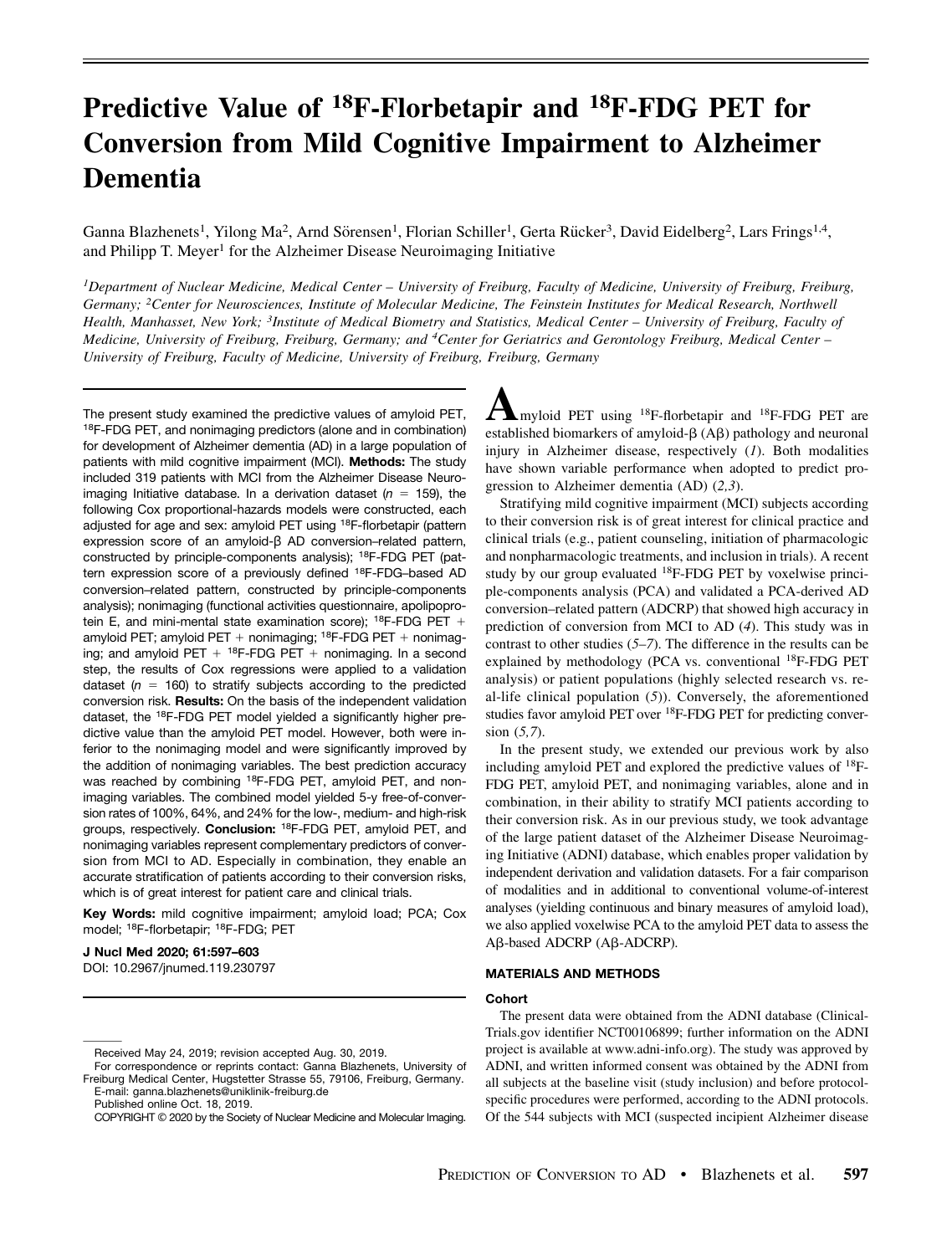with subjective and objective memory deficits) used in our previous study (4), we included 319 patients for whom 18F-florbetapir PET at the baseline visit was also available. Participants were evaluated at baseline and at 6- to 12-mo intervals after initial evaluation for up to 10 y. The initial inclusion criteria were a diagnosis of MCI, a minimental state examination (MMSE) score of at least 24 points at the time of PET imaging, a minimal follow-up time of at least 6 mo, and no bidirectional change of diagnosis (MCI to AD, and back to MCI) within the follow-up time window. The subjects were dichotomized into MCI patients who converted to AD (MCI converters) and those who did not (MCI nonconverters).

The data were randomly split into derivation and validation datasets (Table 1). Age, sex, MMSE, functional activities questionnaire (FAQ) sum score, and median follow-up time did not differ significantly between the 2 datasets ( $P > 0.1$ ). As would be expected, the prevalence of high-risk apolipoprotein E (APOE) genotypes (3/4 and 4/4) significantly differed between MCI converters and MCI nonconverters in each of the datasets ( $P < 0.01$ ), without evidence of any interaction between subgroups and datasets ( $P > 0.1$ ).

#### PET Analysis

The PET acquisition details have been described in the study protocols of the ADNI project online. In the case of 18F-FDG PET, dynamic 3-dimensional scans with six 5-min frames were acquired 30 min after injection of 18F-FDG. All frames were motion-corrected to the first frame and added into a sum file. 18F-FDG PET scans were spatially normalized to an in-house 18F-FDG PET template in Montreal Neurological Institute space (8) and smoothed with an isotropic gaussian kernel of 12 mm in full width at half maximum. We assessed the pattern expression score (PES) of the previously validated ADCRP as described before (4).

In the case of 18F-florbetapir PET, dynamic 3-dimensional scans with four 5-min frames acquired 50–70 min after injection were used for analysis (details are provided in the ADNI acquisition protocols). Individual datasets were motion-corrected and summed to create singleimage files, followed by spatial normalization to an in-house 18F-florbetapir PET template in Montreal Neurological Institute space, constructed of both amyloid-positive ( $n = 9$ ) and amyloid-negative ( $n = 7$ ) control scans from cognitively normal elderly people. Smoothing with an isotropic gaussian kernel of 12 mm in full width at half maximum was

applied. For assessment of amyloid load with 18F-florbetapir PET, we performed voxelwise PCA on the combined group of MCI converters and nonconverters from the derivation dataset. To identify a significant pattern, the best combination of the principal components that account for maximal variability in the data was selected by a logistic regression analysis with group (MCI converters and MCI nonconverters) as the dependent variable and subject score as the independent variable (as previously described  $(9)$ ). The obtained A $\beta$ -ADCRP represents spatially covariant voxels associated with the conversion to AD, with each voxel being specifically weighted toward its relative contribution. For the derivation and the validation datasets, PES of Aß-ADCRP was evaluated by a topographic profile–rating algorithm (10).

Additionally, we calculated the SUV ratio (SUVR) in regions with the highest  $\beta$ -amyloid burden in AD (Pittsburgh compound B volumeof-interest mask taken from a previous publication  $(11)$ ) using the cerebellum as a reference region, yielding continuous SUVRs. As a common, clinically used measure, we also defined a binary amyloid status (0, amyloid-negative; 1, amyloid-positive) based on an SUVR cutoff of 1.3. All analyses were implemented in an in-house pipeline based on MATLAB (The MathWorks, Inc.) and Statistical Parametric Mapping (SPM12) (<https://www.fil.ion.ucl.ac.uk/spm/>).

#### Statistical Analysis

For the derivation dataset, Cox proportional-hazards regressions were calculated using the ''survival'' package (12) in R ([http://www.](http://www.R-project.org/) [R-project.org/](http://www.R-project.org/)), each adjusted for age at baseline (years) and sex. As an initial step, we compared the 3 outcome measures of amyloid PET (PES of Ab-ADCRP, continuous SUVR, and binary amyloid status) by Cox proportional-hazards regression and selected the most predictive measure for further analyses. Subsequently, the predictive accuracy for conversion from MCI to AD was tested for 18F-FDG PET (PES of ADCRP), amyloid PET (PES of Aß-ADCRP), and nonimaging variables (FAQ, MMSE, and APOE e4 genotype [positive or negative for the presence of at least 1 e4 allele]) separately, both PES of ADCRP and PES of  $A\beta$ -ADCRP in combination with nonimaging variables, and finally all combined in the following models: amyloid PET (PES of Aβ-ADCRP); <sup>18</sup>F-FDG PET (PES of ADCRP); nonimaging (FAQ, MMSE, and APOE);  $^{18}$ F-FDG PET + amyloid PET; amyloid PET + nonimaging;  $18$ F-FDG PET + nonimaging; and amyloid PET  $+$  <sup>18</sup>F-FDG PET  $+$  nonimaging. Continuous covariates

|                              |                              | Derivation dataset ( $n = 159$ ) | Validation dataset ( $n = 160$ ) |                                  |  |
|------------------------------|------------------------------|----------------------------------|----------------------------------|----------------------------------|--|
| Characteristic               | MCI converters<br>$(n = 41)$ | MCI nonconverters<br>$(n = 118)$ | MCI converters<br>$(n = 33)$     | MCI nonconverters<br>$(n = 127)$ |  |
| Age $(y)$                    | $72 \pm 7$                   | $73 \pm 8$                       | $73 \pm 8$                       | $73 \pm 8$                       |  |
| Sex $(n)$                    |                              |                                  |                                  |                                  |  |
| Male                         | 14                           |                                  | 18                               | 49                               |  |
| Female                       | 27                           | 63                               | 16                               | 111                              |  |
| Mean $FAQ \pm SD$            | $2.4 \pm 3.8$                | $2.7 \pm 3.7$                    | $2.3 \pm 3.5$                    | $2.4 \pm 3.8$                    |  |
| Mean MMSE ± SD               | $27.8 \pm 1.8$               | $27.7 \pm 1.8$                   | $28.1 \pm 1.6$                   | $28.1 \pm 1.5$                   |  |
| APOE ε4-positive rate        | 78%                          | 49%                              | 90%                              | 40%                              |  |
| Amyloid-positive rate        | 87%                          | 48%                              | 94%                              | 52%                              |  |
| Mean time to conversion (mo) | 41                           |                                  | 37                               |                                  |  |
| Follow-up time (mo)          |                              |                                  |                                  |                                  |  |
| Median                       |                              | 48                               |                                  | 47                               |  |
| 95% confidence interval      |                              | $36 - 51$                        |                                  | $35 - 52$                        |  |

TABLE 1 Clinical and Demographic Characteristics of Derivation and Validation Datasets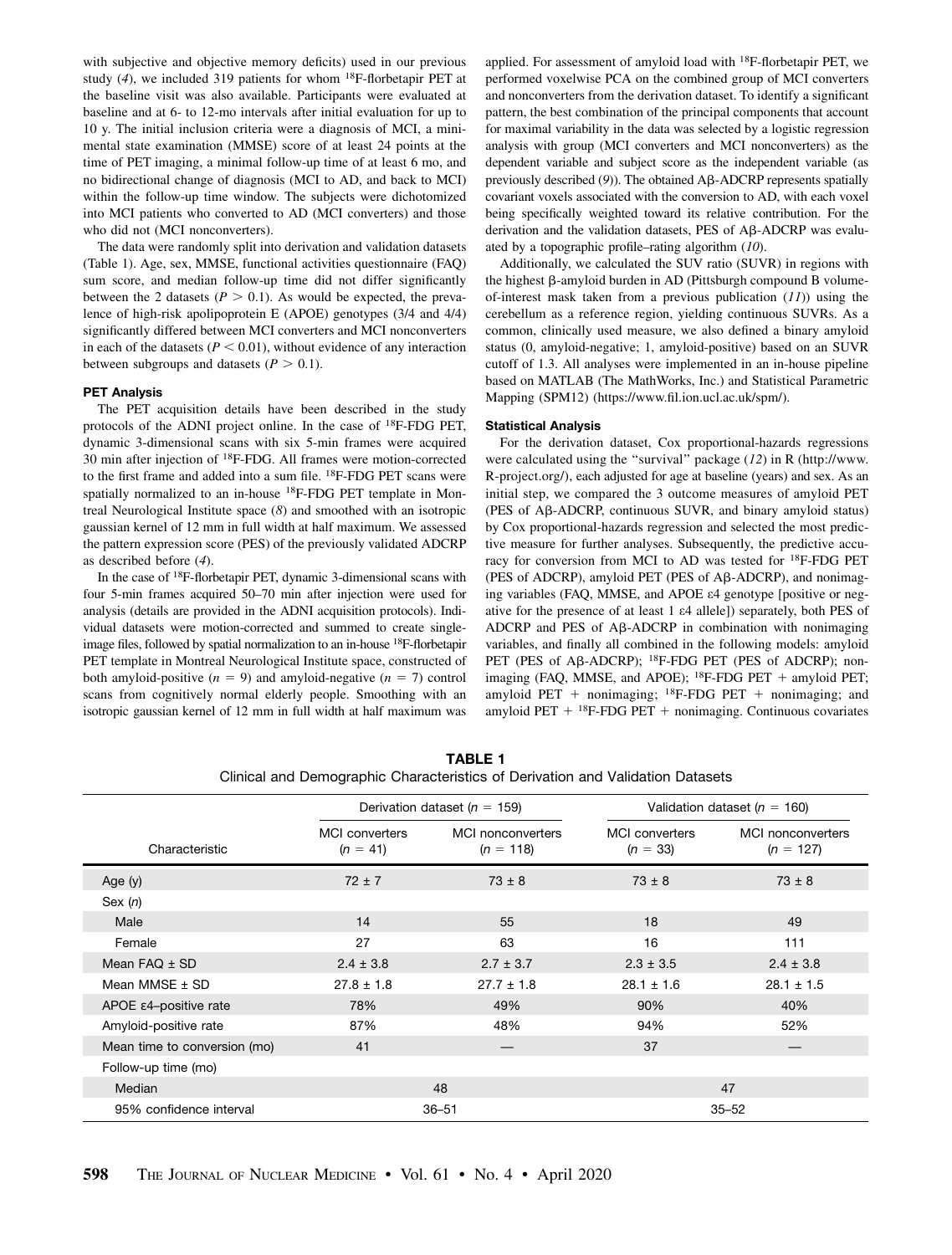were standardized by dividing the individual value by 2 times the SD of the respective variable to make the variables approximately equally scaled for appropriate comparison. Because conventional receiveroperating-characteristic analysis does not include time-to-event information, Harrell concordance was used instead to evaluate the goodness of the fit of the models.

In the validation dataset, the constructed Cox models were validated by means of offsetting the coefficients evaluated in the derivation dataset. For each model, the change in the Akaike information criterion (AIC) was computed using the model with the lowest AIC (i.e., best model) as a reference. Analysis of deviance was conducted for pairwise comparison between models.

Finally, the prognostic index (PI) (13) for conversion from MCI to AD was calculated for each subject using the regression coefficients gained by the respective models on the derivation dataset. Here, the PI is the sum of the product of the regression coefficients  $\beta_i$  and predictor variables  $x_i$  (with i being the index for the order of predictors in the model): PI =  $\beta_1 x_1 + \ldots + \beta_i x_i$ . The PI for each subject was calculated separately for each model. The validation dataset was stratified into 3 equally sized risk groups based on derived PI values (roughly reflecting the lowest, middle, and highest thirds of the total PI range for each of the 6 models). Separation between risk groups within different models was compared by Kaplan–Meier survival analysis. Interpretability of risk strata was limited after 60 mo by the small number of subjects with such long observation times. Thus, the display of the results (but not the statistical analysis) was restricted to a follow-up interval of 60 mo.

## RESULTS

#### Aβ-ADCRP

Scaled subprofile model PCA analysis identified 2 significant principal components (1 and 2) that accounted for a total of 37% variability in the data. The logistic regression model including these principal components yielded the highest significance and lowest AIC compared with principal component 1 or 2 alone; therefore, they were linearly combined to construct the  $\mathsf{A}\beta\text{-}\mathsf{ADCRP}$ (Fig. 1A), which allows for a highly significant separation between



For comparison, Figure 1B displays the previously defined 18F-FDG PET–based ADCRP (4), which showed prominent negative voxel loads (regional hypometabolism) in MCI converters compared with nonconverters in the temporoparietal cortex and in the posterior cingulate cortex and precuneus.

#### Derivation Dataset

The Cox proportional-hazards regression constructed with different measures of amyloid load based on <sup>18</sup>F-florbetapir PET was penalized for multicollinearity among predictors and identified PES of A $\beta$ -ADCRP to have a higher hazard ratio (3.1,  $P < 0.002$ ) than continuous SUVR (hazard ratio, 1.7;  $P = 0.09$ ) or binary amyloid status (hazard ratio, 1.4;  $P = 0.33$ ). Therefore, PES of A $\beta$ -ADCRP was used as a measure of amyloid load in all subsequent analyses.

Model characteristics and comparisons are summarized in Supplemental Table 1 (supplemental materials are available at [http://jnm.](http://jnm.snmjournals.org/) [snmjournals.org](http://jnm.snmjournals.org/)). Because we observed significant, although weak, correlations between PES of ADCRP and PES of Ab-ADCRP  $(r = 0.33, P \le 0.001)$ , PES of ADCRP and MMSE, FAQ, and APOE  $(r = -0.22, P = 0.003; r = 0.24, P = 0.002;$  and  $r = 0.23, P =$ 0.003, respectively), and PES of Aβ-ADCRP and MMSE, FAQ, and APOE ( $r = -0.22$ ,  $P = 0.005$ ;  $r = 0.28$ ,  $P < 0.001$ ; and  $r = 0.47$ ,  $P < 0.001$ , respectively), the models were computed using the ridge regression option to account for multicollinearity. Both the <sup>18</sup>F-FDG PET and the amyloid PET models significantly predicted conversion to AD (both  $P < 0.001$ ). The combined amyloid PET + <sup>18</sup>F-FDG PET + nonimaging model showed the highest concordance (Harrell concordance, 0.87;  $P < 0.001$ ) among constructed models.

## Validation Dataset

The constructed Cox models were applied to the validation dataset (Table 2). Comparisons were done in 3 sequential steps, in

> which the most accurate model of the previous step served as the basis for more comprehensive models in subsequent steps (age and sex served as baseline variables). Change in AIC ( $\Delta$ AIC) was calculated with reference to the model including both imaging and the nonimaging variables because this model yielded the lowest overall AIC (270.0).

Step 1. The  $^{18}$ F-FDG PET model ( $\Delta$ AIC, 23.9) was significantly ( $P < 0.001$ ) better than the amyloid PET model ( $\Delta AIC$ , 25.9). However, the nonimaging model showed a significantly lower AIC ( $\Delta AIC$ , 19.7) than either the <sup>18</sup>F-FDG PET model ( $P < 0.005$ ) or the amyloid PET model ( $P < 0.005$ ).

Step 2. The <sup>18</sup>F-FDG PET + nonimaging model ( $\Delta AIC$ , 8.5) and the amyloid PET + nonimaging model  $(\Delta AIC, 8.9)$ constituted significant improvements ( $P <$ 0.001) over the nonimaging model alone, with the former performing significantly better than the latter  $(P < 0.01)$ .

Step 3. The complementary predictive value of the aforementioned variables is



FIGURE 1. ADCRPs of amyloid binding and glucose metabolism. (A) Aβ-ADCRP derived by PCA on <sup>18</sup>F-florbetapir PET data. (B) ADCRP derived by PCA on <sup>18</sup>F-FDG PET data. Voxels with negative region weights (coded as *z* score) are given in cool colors, and regions with positive region weights are depicted in warm colors. Data on neurologic orientation (i.e., left image side corresponds to patients' left body side) are presented. Regions with increased amyloid load (A) and decreased metabolism (B) show positive and negative weights, respectively, whereas relatively spared regions are loaded with opposite weights due to data normalization.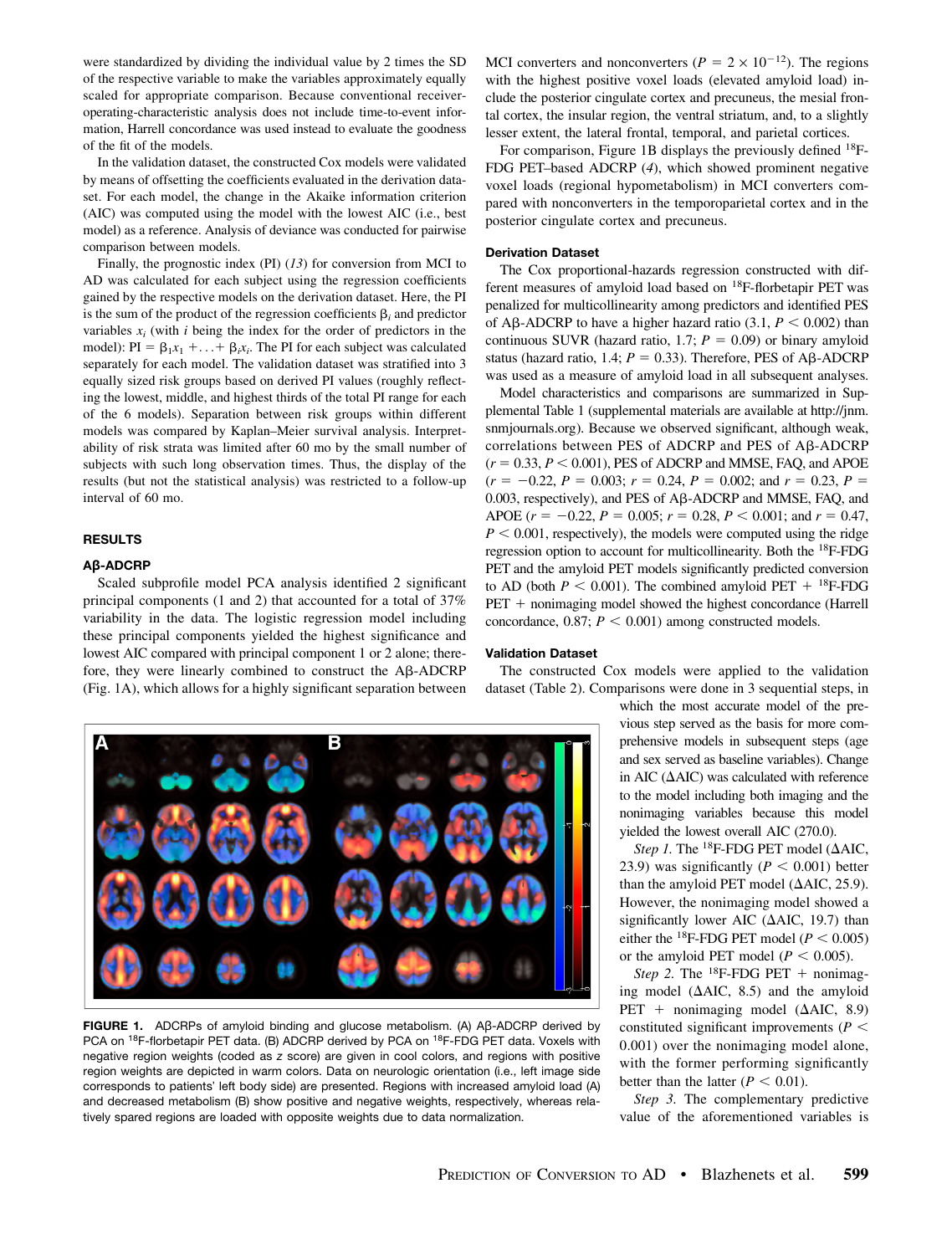TABLE 2 Comparison of Cox Predictive Models: Validation Dataset

| Step | Model 1                                 | $\triangle$ AIC model 1 | Model 2                                                | $\triangle$ AIC model 2 | $P^*$              |
|------|-----------------------------------------|-------------------------|--------------------------------------------------------|-------------------------|--------------------|
|      | Amyloid PET                             | 25.9                    | Nonimaging                                             | 19.7                    | 0.001              |
|      | 18F-FDG PET                             | 23.9                    | Nonimaging                                             | 19.7                    | 0.004              |
|      | Amyloid PET                             | 25.9                    | <sup>18</sup> F-FDG PET                                | 23.9                    | $5 \times 10^{-4}$ |
| 2    | Nonimaging                              | 19.7                    | Amyloid $PET + nonimaging$                             | 8.9                     | $1 \times 10^{-4}$ |
|      | Nonimaging                              | 19.7                    | <sup>18</sup> F-FDG PET $+$ nonimaging                 | 8.5                     | $8 \times 10^{-5}$ |
|      | Amyloid $PET + nonimaging$              | 8.9                     | <sup>18</sup> F-FDG PET $+$ nonimaging                 | 8.5                     | 0.008              |
|      | <sup>18</sup> F-FDG PET                 | 23.9                    | <sup>18</sup> F-FDG PET $+$ amyloid PET                | 10.7                    | $2 \times 10^{-5}$ |
|      | Amyloid PET                             | 25.9                    | $18F$ -FDG PET + amyloid PET                           | 10.7                    | $9 \times 10^{-6}$ |
| 3    | <sup>18</sup> F-FDG PET $+$ amyloid PET | 10.7                    | Amyloid PET $+$ <sup>18</sup> F-FDG PET $+$ nonimaging | $\mathbf 0$             | $1 \times 10^{-4}$ |
|      | Amyloid $PET + nonimaq$                 | 8.9                     | Amyloid PET $+$ <sup>18</sup> F-FDG PET $+$ nonimaging | 0                       | $2 \times 10^{-4}$ |
|      | $18$ F-FDG PET + nonimaging             | 8.5                     | Amyloid PET $+{}^{18}F$ -FDG PET + nonimaging          | $\Omega$                | $4 \times 10^{-4}$ |

\*Improvement in goodness of fit from models 1 to 2 (validation dataset).

 $\triangle$ AIC is with reference to amyloid PET + <sup>18</sup>F-FDG PET + nonimaging model that reached lowest AIC of all models (270.0).

underlined by the combined amyloid PET  $+$  18F-FDG PET  $+$ nonimaging model, which yielded the lowest AIC and was significantly superior to the <sup>18</sup>F-FDG PET + nonimaging model ( $P$  < 0.001). For reasons of comprehensiveness, Table 2 also lists additional possible comparisons.

#### Conversion Analysis

Each of the 6 constructed models was also applied to the validation dataset to calculate the individual PI for each subject and model. The resulting Kaplan–Meier plots are shown in Figure 2. Five-year free-of-conversion rates for the low-, medium- and high-risk groups and their comparisons are summarized in Table 3. The 18F-FDG PET and amyloid PET models showed significant ( $P < 0.05$ ) strata separation only for the high-risk group and the low-risk group, respectively, whereas the nonimaging and the combined models showed significant separations between all 3 groups ( $P < 0.05$ ) (Fig. 2). The strata separation was slightly better for the  $^{18}F$ -FDG PET + nonimaging model than for the amyloid  $PET + nonimaging model$  (Table 3; Fig. 2). However, the benefit of combining all the variables for risk group stratification was actually small based on Kaplan– Meier curves (Figs. 2E and 2F), although the amyloid PET  $+$  $18$ F-FDG PET + nonimaging model performed significantly better ( $P < 0.001$ ) than the <sup>18</sup>F-FDG PET + nonimaging model (Table 2).

#### **DISCUSSION**

In a large cohort of subjects, 18F-FDG PET and 18F-florbetapir PET in combination with voxel-based PCA and nonimaging variables predicted conversion from MCI to AD. Interestingly, 18F-FDG PET outperformed amyloid PET in prediction accuracy, and the nonimaging model (including APOE, FAQ, and MMSE) was superior to both imaging models. Still, the nonimaging model was improved by adding amyloid data and (even more so) 18F-FDG PET data, and the model including amyloid PET, <sup>18</sup>F-FDG PET, and nonimaging variables yielded the highest prediction accuracy, underscoring their complementary value. The only single-component model that allowed for significant separation between all 3 risk groups was the nonimaging model, whereas the best separation between risk strata was achieved by combining predictor variables.

To improve comparability between 18F-FDG and amyloid PET, a sophisticated method based on voxelwise PCA was applied to <sup>18</sup>F-florbetapir PET data. The obtained network topography is consistent with previously published typical regions of amyloid deposition in AD  $(11,14)$ , although it revealed some regions with unexpectedly high weighting (e.g., insular region). Interestingly, we found that the PES of  $\overline{AB}$ -ADCRP and the PES of the 18F-FDG PET–based ADCRP showed comparably high correlations with MMSE and FAQ in the present sample of MCI patients. Finally, we demonstrated that prediction of conversion based on Aβ-ADCRP was superior to conventional amyloid PET analyses (i.e., continuous SUVR in AD-typical regions and binary amyloid status). Taken together, this finding strongly supports future exploration and possible clinical use of the Ab-ADCRP.

Our finding that amyloid PET predicts development of AD is in line with several studies (5,15,16), with Schreiber et al. (15) and Ben Bouallègue et al. (16) contemplating an overlapping ADNI cohort. Previous studies compared predictive values of amyloid PET and <sup>18</sup>F-FDG PET in smaller patient samples: Brück et al.  $(17)$  reported similar predictive accuracies for  $^{18}$ F-FDG and amyloid PET, whereas Frings et al. (5) and Trzepacz et al. (7) reported amyloid PET to be a better predictor (<sup>18</sup>F-FDG PET being not even a significant predictor in the study of Frings et al. (5)). In the present study, 18F-FDG PET was slightly superior to amyloid PET in predicting conversion, as is in line with a study by Prestia et al.  $(18)$ , who described <sup>18</sup>F-FDG PET as the best predictor of progression from MCI to AD among various biomarkers, including  $\Delta\beta_{42}$  in cerebrospinal fluid. Variable results may be explained by different methodologies or patient populations.

The combined set of nonimaging variables more accurately predicted the conversion from MCI to AD than either 18F-FDG or amyloid PET. This effect was driven by the particularly high predictive value of the FAQ (4), probably because the clinical decision on dementia is highly influenced by impairment of activities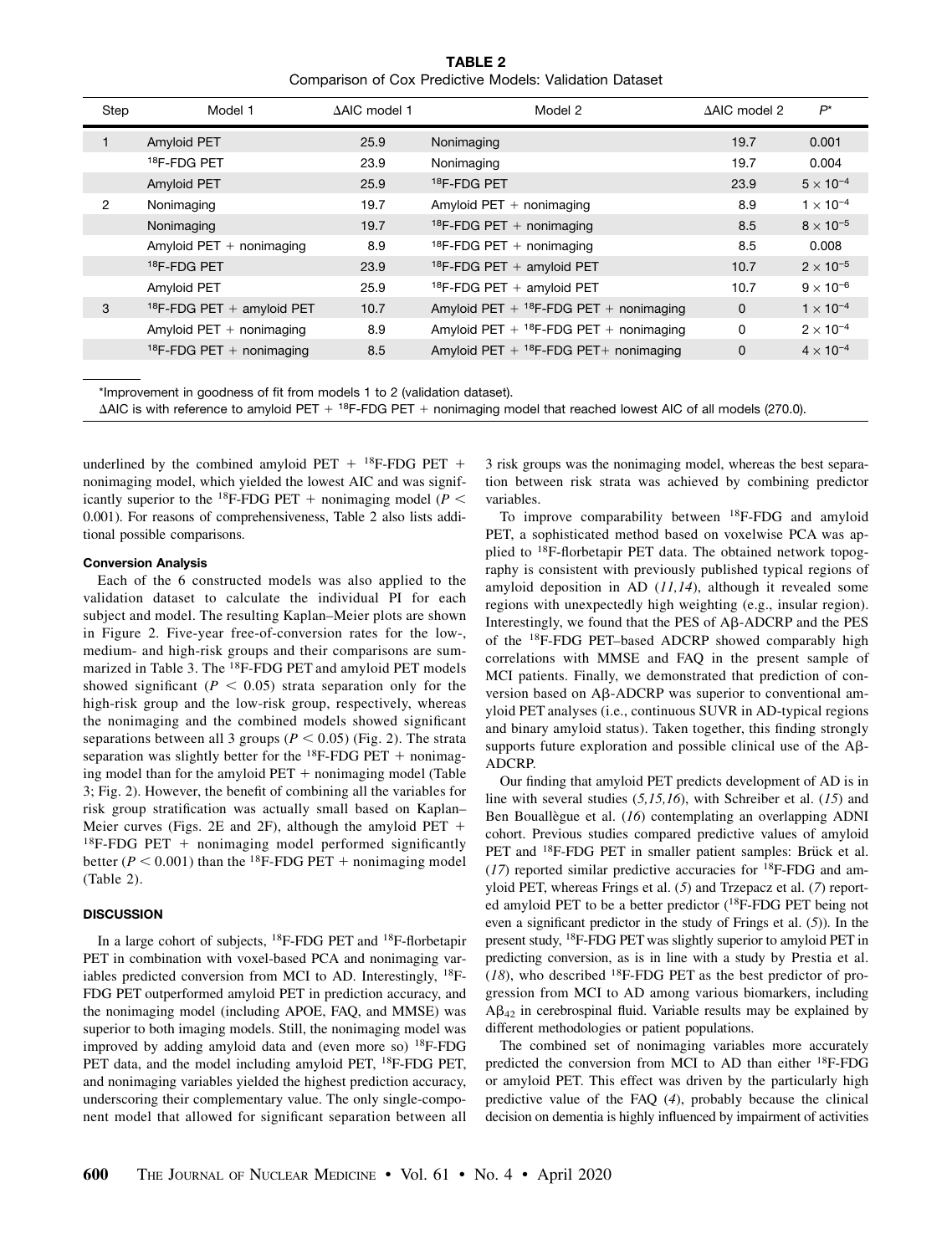

FIGURE 2. Kaplan–Meier curves of validation dataset. Risk strata using PI are based on amyloid PET model (A), <sup>18</sup>F-FDG PET model (B), nonimaging model (C), amyloid PET + nonimaging model (D),  $18F-FDG$  PET + nonimaging model (E), and amyloid PET +  $18F-FDG$  PET + nonimaging model (F).

of daily living, which FAQ assesses. Moreover, the predictive accuracy of nonimaging variables was improved by adding 18F-FDG and amyloid PET, alone or in combination, underlining their complementary value.

Part of the validation dataset of the current study ( $n = 81$ ) is a subset of the derivation dataset ( $n = 272$ ) of our previous <sup>18</sup>F-FDG PET study (4), in which the ADCRP was established. Nonetheless, exclusion of these subjects in the current validation dataset did not relevantly change the results. In turn, and in contrast to the validation dataset, the amyloid PET model performed slightly better than the <sup>18</sup>F-FDG PET model on the derivation dataset (Supplemental Table 1), which, however, might well be explained by the fact that the AB-ADCRP was defined on this dataset.

TABLE 3 Separation of Risk Strata by Different Models in Validation Dataset

|                                                        | 5-y free-of-conversion<br>rate |        | Pairwise log-rank P |                    |                    |                     |  |  |
|--------------------------------------------------------|--------------------------------|--------|---------------------|--------------------|--------------------|---------------------|--|--|
| Parameter                                              | Low                            | Medium | High                | Medium vs. high    | Low vs. medium     | Low vs. high        |  |  |
| Amyloid PET                                            | 98%                            | 54%    | 55%                 | 0.331              | $1 \times 10^{-4}$ | $1 \times 10^{-5}$  |  |  |
| <sup>18</sup> F-FDG PET                                | 79%                            | 76%    | 45%                 | 0.022              | 0.109              | $6 \times 10^{-4}$  |  |  |
| Nonimaging                                             | 95%                            | 54%    | 40%                 | $1 \times 10^{-4}$ | 0.032              | $7 \times 10^{-8}$  |  |  |
| <sup>18</sup> F-FDG PET $+$ amyloid PET                | 97%                            | 70%    | 33%                 | $1 \times 10^{-4}$ | 0.008              | $2 \times 10^{-8}$  |  |  |
| Amyloid $PET + nonimaq$                                | 97%                            | 63%    | 39%                 | $1 \times 10^{-5}$ | 0.015              | $8 \times 10^{-9}$  |  |  |
| <sup>18</sup> F-FDG PET $+$ nonimaging                 | 100%                           | 74%    | 19%                 | $8 \times 10^{-6}$ | 0.003              | $1 \times 10^{-10}$ |  |  |
| Amyloid PET $+$ <sup>18</sup> F-FDG PET $+$ nonimaging | 100%                           | 64%    | 24%                 | $4 \times 10^{-6}$ | 0.002              | $5 \times 10^{-11}$ |  |  |
|                                                        |                                |        |                     |                    |                    |                     |  |  |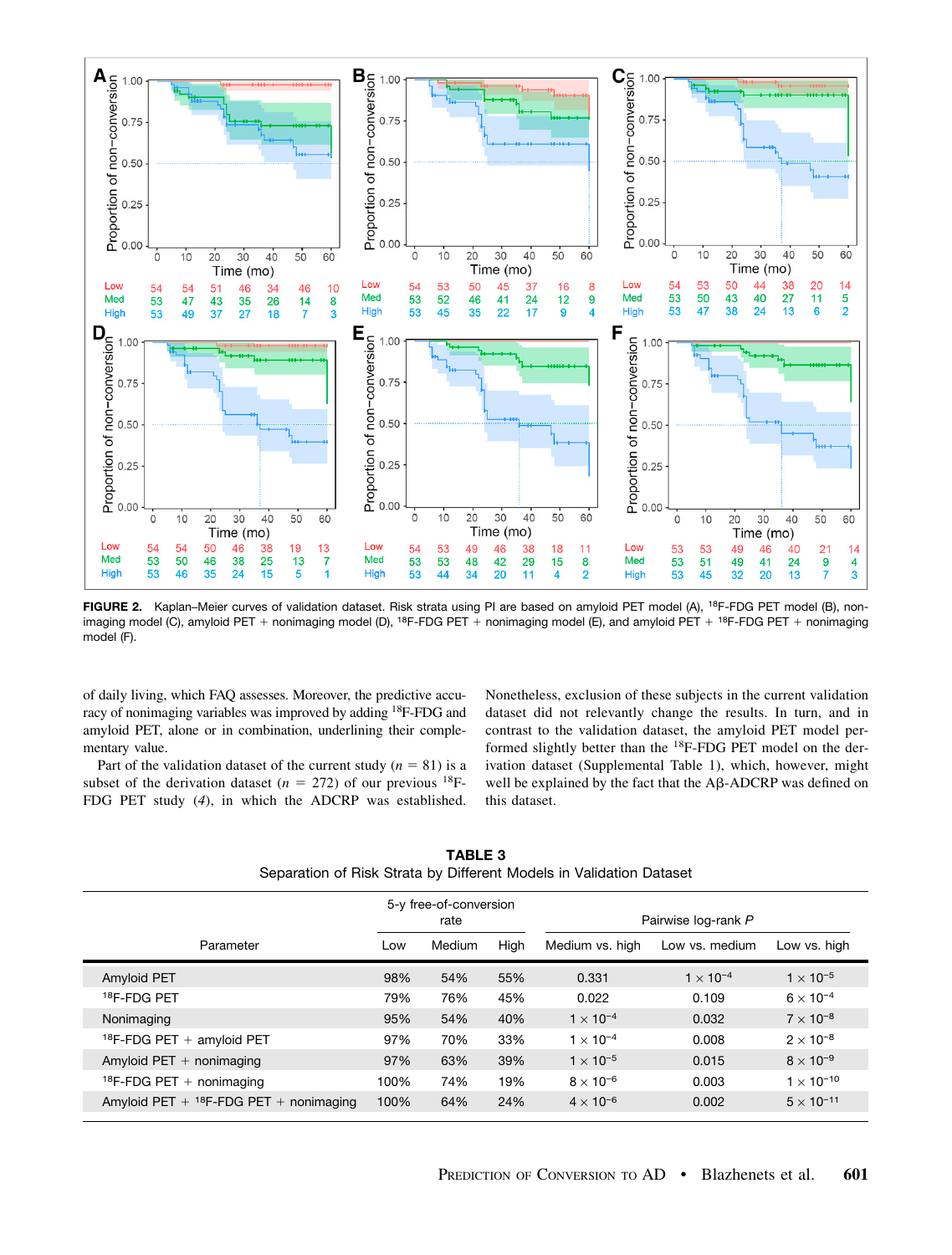With this large cohort of subjects with long follow-up times (median follow-up based on inverse Kaplan–Meier method, 48 mo [95% confidence interval, 35–52 mo]), we demonstrated the benefit of combining available imaging and nonimaging information into a single quantifiable PI of conversion for each subject. The combination of imaging and nonimaging variables gave the best predictive accuracy, which is similar to the study by Ben Bouallègue et al.  $(16)$ . The separation between risk groups increases significantly when imaging variables (amyloid PET and, even more, 18F-FDG PET) are combined with nonimaging variables into a single model or when both imaging variables are combined together.

Biomarkers of neurodegeneration derived from modalities other than 18F-FDG PET have also been shown to predict time to conversion from MCI to AD, especially MRI-based biomarkers (19) and cerebrospinal fluid total tau concentration  $(I)$ . In this study, no comparison was performed against alternative neurodegenerative markers, and further studies are needed to compare the predictive powers of these biomarkers.

Although both <sup>18</sup>F-FDG PET and amyloid PET were available for each ADNI patient analyzed in the present study, such is often not the case in clinical routine. We have shown that the combination of 18F-FDG PET and nonimaging variables is superior to the combination of amyloid PET and nonimaging variables. Furthermore, the risk stratification was fairly comparable between the <sup>18</sup>F-FDG PET + nonimaging model, the <sup>18</sup>F-FDG PET + amyloid PET model, and the model combining all 3 sets of variables, although this last model performed significantly better. Aside from lower costs and wider availability, an additional strength of 18F-FDG PET over amyloid PET may be the detection of neurodegenerative causes of MCI that are not associated with brain amyloidosis (20,21). Thus, further prospective studies on larger patient samples are warranted to define the predictive value and cost effectiveness of the present imaging and nonimaging variables (alone and in combination) in clinical routine.

## **CONCLUSION**

18F-FDG PET, amyloid PET, and nonimaging variables represent complementary predictors of conversion from MCI to AD. The PES of the ADCRP (18F-FDG PET) yielded higher predictive accuracy than the PES of A $\beta$ -ADCRP (<sup>18</sup>F-florbetapir PET). The combination of imaging and nonimaging variables enables accurate stratification of patients according to their conversion risk, which is of great interest for clinical practice and clinical trials.

### **DISCLOSURE**

Data collection and sharing for this project were funded by the ADNI (National Institutes of Health grant U01 AG024904) and DOD ADNI (Department of Defense award W81XWH-12-2- 0012). ADNI is funded by the National Institute on Aging, the National Institute of Biomedical Imaging and Bioengineering, and generous contributions from the following: AbbVie, Alzheimer's Association; Alzheimer's Drug Discovery Foundation; Araclon Biotech; BioClinica, Inc.; Biogen; Bristol-Myers Squibb Company; CereSpir, Inc.; Cogstate; Eisai Inc.; Elan Pharmaceuticals, Inc.; Eli Lilly and Company; EuroImmun; F. Hoffmann-La Roche Ltd. and its affiliated company Genentech, Inc.; Fujirebio; GE Healthcare; IXICO Ltd.; Janssen Alzheimer Immunotherapy Research & Development, LLC; Johnson & Johnson Pharmaceutical Research & Development LLC; Lumosity; Lundbeck; Merck &

Co., Inc.; Meso Scale Diagnostics, LLC; NeuroRx Research; Neurotrack Technologies; Novartis Pharmaceuticals Corporation; Pfizer Inc.; Piramal Imaging; Servier; Takeda Pharmaceutical Company; and Transition Therapeutics. The Canadian Institutes of Health Research provides funds to support ADNI clinical sites in Canada. Private sector contributions are facilitated by the Foundation for the National Institutes of Health [\(https://fnih.org/](https://fnih.org/)). The grantee organization is the Northern California Institute for Research and Education. No other potential conflict of interest relevant to this article was reported.

## ACKNOWLEDGMENTS

Data used in preparation of this article were obtained from the ADNI database [\(http://adni.loni.usc.edu/](http://adni.loni.usc.edu/)). As such, the investigators within the ADNI contributed to the design and implementation of ADNI or provided data but did not participate in analysis or writing of this report. A complete listing of ADNI investigators can be found at [https://adni.loni.usc.edu/wp-content/uploads/how\\_to\\_apply/](https://adni.loni.usc.edu/wp-content/uploads/how_to_apply/ADNI_Acknowledgement_List.pdf) [ADNI\\_Acknowledgement\\_List.pdf.](https://adni.loni.usc.edu/wp-content/uploads/how_to_apply/ADNI_Acknowledgement_List.pdf) The study is coordinated by the Alzheimer's Therapeutic Research Institute at the University of Southern California. ADNI data are disseminated by the Laboratory for Neuro Imaging at the University of Southern California.

## KEY POINTS

QUESTION: What are the predictive values of amyloid PET with <sup>18</sup>F-florbetapir, <sup>18</sup>F-FDG PET, and nonimaging predictors (APOE, FAQ, and MMSE) for development of AD in patients with MCI?

PERTINENT FINDINGS: In a large sample of patients with MCI  $(n = 319$  from ADNI, split into a derivation and a validation dataset) and ADCRPs identified by PCA, we demonstrated that 18F-FDG PET, amyloid PET, and nonimaging variables represent complementary predictors of conversion from MCI to AD. 18F-FDG PET yielded higher predictive accuracy than amyloid PET (each alone and in combination with nonimaging variables). Using a PI and Kaplan–Meier analyses, we found that risk group separation was slightly better for the <sup>18</sup>F-FDG PET  $+$  nonimaging model than for the amyloid PET  $+$  nonimaging model. The additional benefit of combining all the variables for risk group stratification was actually small, although the combination of all variables performed significantly better than the  $18F$ -FDG PET + nonimaging model.

IMPLICATIONS FOR PATIENT CARE: PCA analyses of 18F-FDG and amyloid PET data and nonimaging variables represent complementary predictors for stratifying MCI subjects according to their conversion risk, which is of great interest for clinical practice and clinical trials (e.g., patient counseling, initiation of pharmacologic and nonpharmacologic treatments, and inclusion in trials).

## **REFERENCES**

- 1. Jack CR Jr, Bennett DA, Blennow K, et al. NIA-AA research framework: toward a biological definition of Alzheimer's disease. Alzheimers Dement. 2018;14:535– 562.
- 2. Rice L, Bisdas S. The diagnostic value of FDG and amyloid PET in Alzheimer's disease: a systematic review. Eur J Radiol. 2017;94:16–24.
- 3. Cohen AD, Klunk WE. Early detection of Alzheimer's disease using PiB and FDG PET. Neurobiol Dis. 2014;72:117–122.
- 4. Blazhenets G, Ma Y, Sorensen A, et al. Principal components analysis of brain metabolism predicts development of Alzheimer dementia. J Nucl Med. 2019;60: 837–843.